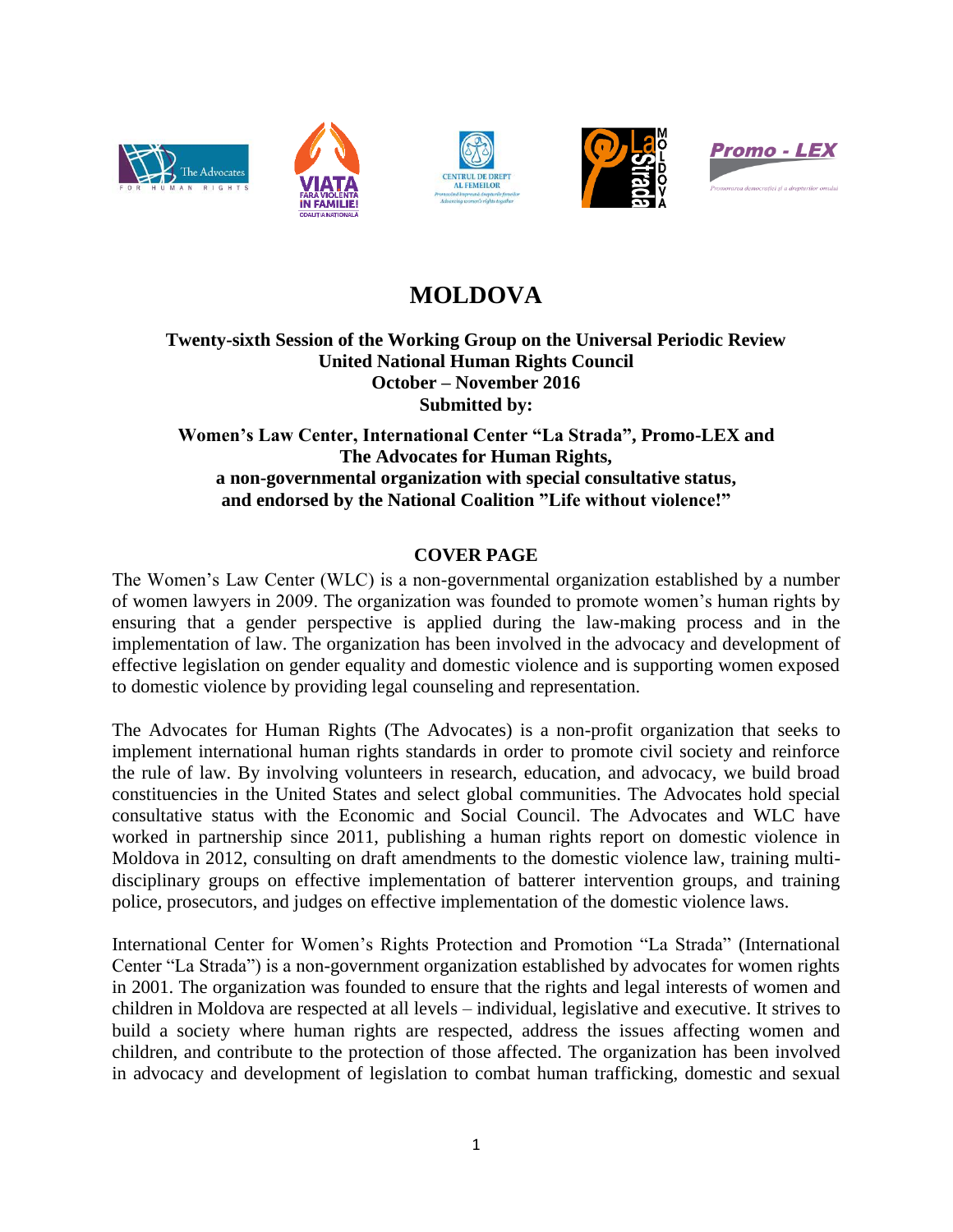violence, research, and provides direct services (phone counseling, legal representation, psychological support) for women and children affected by sexual and domestic violence.

Promo-LEX Association is a civil society organization with special consultative status at the UN (ECOSOC), whose purpose is to advance democracy in the Republic of Moldova by promoting and defending human rights and monitoring democratic processes.. Preventing and combating gender-based violence is one of Promo-LEX's priority areas.

The National Coalition "Life without violence!" (The National Coalition) is a platform of 18 NGOs, grass-root organisations and public institutions working on prevention and combating domestic violence and violence against women and children<sup>1</sup>. The Coalition, set-up in 2014, is engaged in a series of lobby and advocacy initiatives that aim to support education initiatives, awareness raising as well as services at central and community levels, through rehabilitation, assistance and protection for the abused women and children, as well as aggressors.

The Advocates, the WLC, Promo-LEX, the National Coalition and International Center "La Strada" jointly submit this report to the U.N. Human Rights Council for Moldova's second Universal Periodic Review.

## **I. SCOPE OF THIS REPORT AND BACKGROUND**

1. Domestic and sexual violence are widespread and systematic problems in Moldova. Some estimates suggest that 63.4 percent of women and girls aged 15 or older had experienced at least one form of physical, psychological, or sexual violence over their lifetime, with the prevalence of violence in rural areas being higher (about  $69$  percent).<sup>2</sup> However, few victims actually report such violence.<sup>3</sup> A recent survey revealed that physical violence exists in almost 50 percent of the families of surveyed men. <sup>4</sup> This survey found that such violence is associated with negative perceptions and gender stereotypes, as well as gender inequalities in the family and Moldovan society: 27.7 percent of men and 17.5 percent of women think that a woman should tolerate violence in order to preserve the family, and 41.1 percent of men believe that there are moments when a woman should be beaten.<sup>5</sup> In terms of sexual violence, statistics indicate that one in five men have had sex with a female without her consent, while almost one in four men have had sex with a female unable to give consent under the

<sup>1</sup> Members of the National Coalition are: Women's Law Center (also holding the secretariat) (1), International Center "La Strada" (2), Promo-LEX (3), "Association Against Domestic Violence-Casa Marioarei" (4), RCTV "Memoria" (5), National Center to Prevent the Abuse against Children (6), Center of Protection and Assistance for Victims of Trafficking in Human Beings and Potential Victims (7), the "Parent-Child Couple" Centre (8), Center of Family Crisis, Sotis (9), the Assistance and Counseling Center for Family Perpetrators (10), "Gender – Center" (11), Maternal Center "Pro –Femina" (12), Maternal Center "Pro Familia din Căuşeni" (13), Cahul Maternal Center (14), "Stimul" NGO (15), Maternal Center of the Temporary Shelter and Child Rehabiltiation Center (16), "Honour and Rights of the Contemporary Woman" NGO  $(17)$ , Youth Center "Dacia"  $(18)$ ,

<sup>2</sup> National Bureau of Statistics, UNDP, UN Women and UNFPA, *Violence against Women in the Family in the Republic of Moldova* (2011).

<sup>&</sup>lt;sup>3</sup> Ibid, showing that of the 40 percent of women who had experienced physical violence only 9 percent had reported it.

<sup>4</sup> Women's Law Center, Perceptions Survey "Men and Gender Equality in Moldova" (2015).

<sup>5</sup> Ibid.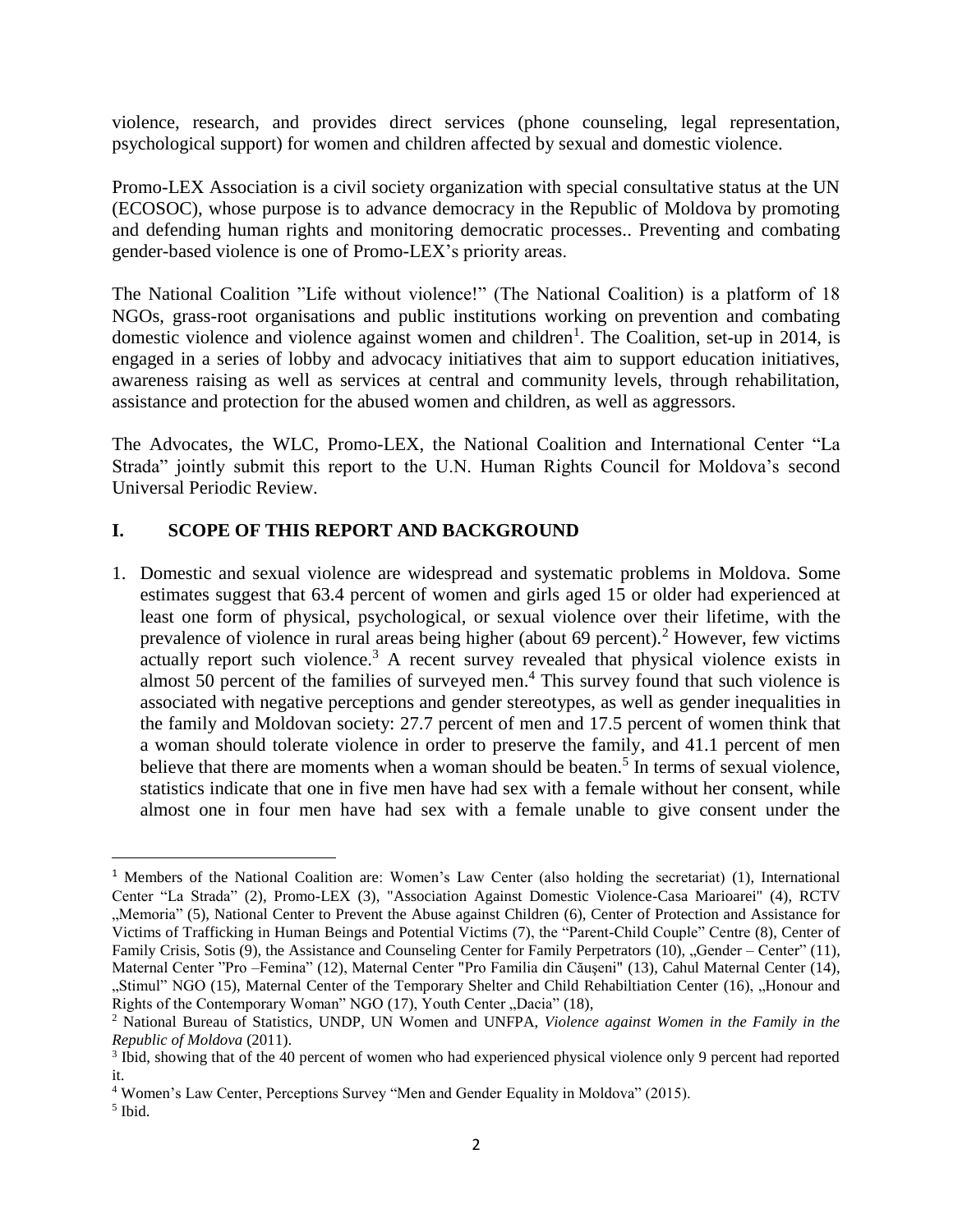influence of alcohol. <sup>6</sup> Additionally, 18 percent of men surveyed admitted they used force to have a sex with a current partner, while 14 percent of men used force to have sex with a former partner.<sup>7</sup>

- 2. Domestic and sexual violence are violations of human rights. Domestic and sexual violence violate a woman's rights to freedom from discrimination, equal protection before the law, liberty and security of person, equality before the courts and equality with men before the law, recognition as a person before the law, and freedom from torture. In addition, when a State fails to ensure that its criminal and civil laws adequately protect women and consistently hold abusers accountable, or that its agents – such as police and prosecutors – implement the laws that protect victims of domestic violence, that State has not acted with due diligence to prevent, investigate and punish violations of women's rights.
- 3. Moldova participated in its first Universal Periodic Review (UPR) session in 2011. In its first report to the Human Rights Council, Moldova reported an important step to stop violence by enacting a law to prevent and combat domestic violence.<sup>8</sup> The law created an institutional framework for competent authorities to address cases of domestic violence by allowing victims to file complaints and seek punitive measures against offenders.<sup>9</sup> In addition to passing this law, Moldova instituted measures to train personnel from the Ministry of Interior in applying the law.<sup>10</sup> The report also described the improvement of measures for rehabilitation of victims of domestic violence by the Ministry of Labor, Social Protection and Family.<sup>11</sup> In 2011 the State undertook efforts to develop and introduce an automated computerized system containing a database of domestic violence cases for use by local public authorities; it was intended that this system be piloted in Cahul and Drochia districts.<sup>12</sup> As part of its social policy, the report stated that Moldova "supports continuously" the UN Campaign, "16 Days of actions against Gender Violence," in conjunction with its own national information campaigns.<sup>13</sup> As areas of concern, Moldova's report listed the following: social awareness regarding the problem of domestic violence; training of specialists in various fields to work on cases of domestic violence; resources for use in assisting victims of domestic violence; and re-socialization for the domestic offenders.<sup>14</sup>
- 4. During its first UPR in 2011, the majority of recommendations relate to violence against women in general, domestic violence or human trafficking. Moldova accepted all of these recommendation, and notably, the Report of the Working Group on the UPR stated that:

 $\overline{a}$ 6 Ibid, ¶. 96.

<sup>7</sup> Ibid.

<sup>8</sup> Human Rights Council, Working Group on the Universal Periodic Review, *National Report Submitted in Accordance with Paragraph 5 of the Annex to Human Rights Council Resolution 16/21: Moldova*, 19 July 2011, U.N. Doc. A/HRC/WG.6/12/MDA/1, ¶ 29.

<sup>9</sup> Ibid.

<sup>10</sup> Ibid., ¶ 32.

 $11$  Ibid.,  $\overline{9}$  30.

 $12$  Ibid.,  $\overline{9}$  31.

<sup>13</sup> Ibid., ¶ 33.

 $14$  Ibid.,  $\P$  34.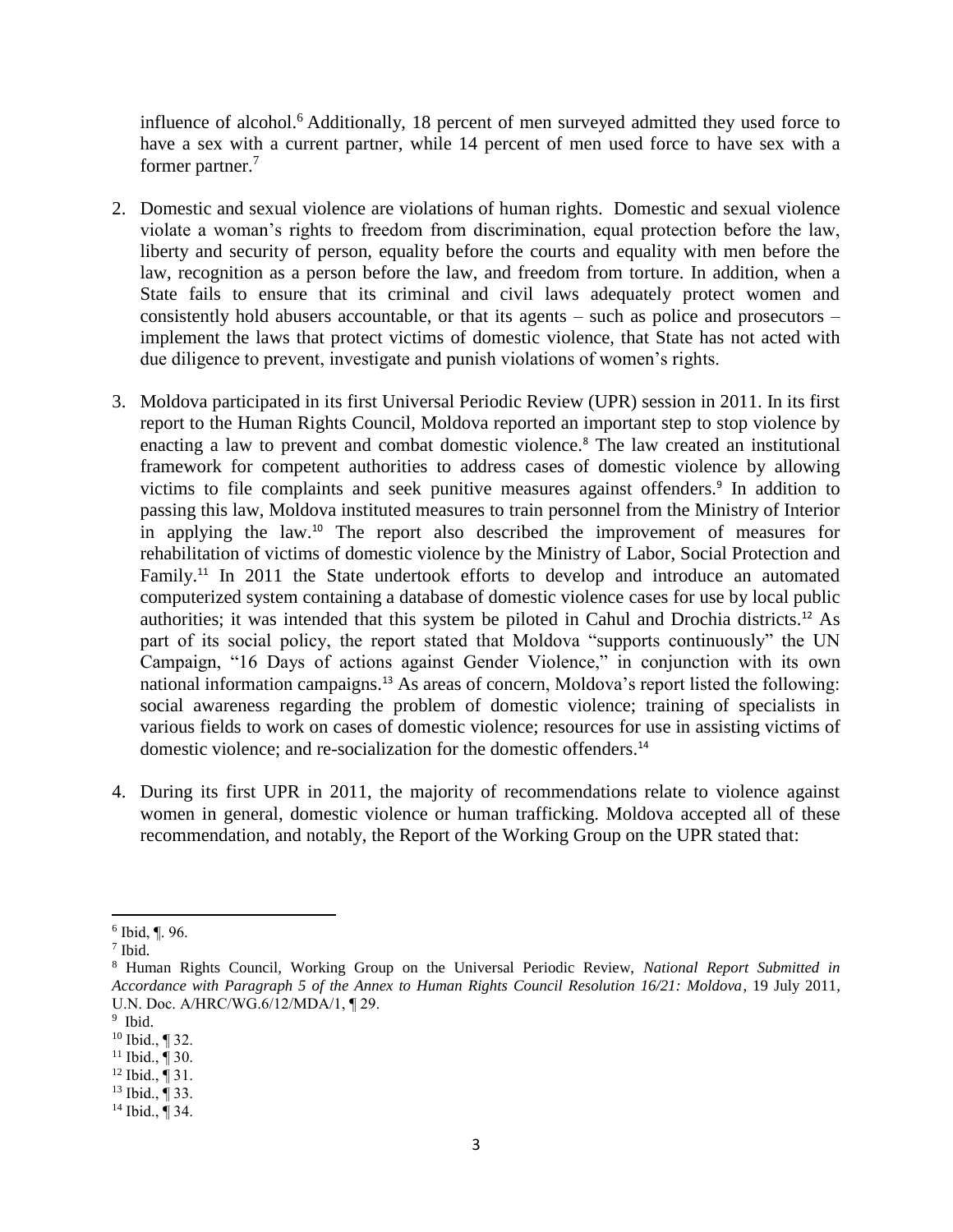*a. "….In a report to the United Nations in 2011, the government of the Republic of Moldova recognized the pervasive problem of domestic violence and indicated a commitment to strengthening its response.<sup>15</sup>*

5. While there were no specific recommendations regarding sexual violence made to the State during Moldova's 2011 UPR, the government of Moldova accepted all recommendations related to domestic violence, including those to train police and monitor the domestic violence law. <sup>16</sup> The following progress has been observed with regard to those recommendations:

| <b>Recommendation</b> |                                                                                                                                                                                                                                                       | <b>Progress 2011-2016</b>                                                                                                                                                                                                                                                    |
|-----------------------|-------------------------------------------------------------------------------------------------------------------------------------------------------------------------------------------------------------------------------------------------------|------------------------------------------------------------------------------------------------------------------------------------------------------------------------------------------------------------------------------------------------------------------------------|
|                       | a) Create a comprehensive policy about<br>violence against women and especially<br>violence<br>that<br>domestic<br>prevents,<br>punishes, and eradicates these issues,<br>especially<br>rural<br>in<br>areas<br>(Recommendations 73.8, 73.11. 73.31); | No progress has been made and the<br>recommendation<br>remains<br>be<br>to<br>implemented;                                                                                                                                                                                   |
| b)                    | Address the root causes of domestic<br>violence with the aim of conducting<br>public<br>awareness campaigns<br>(Recommendations 73.33, 74.1);                                                                                                         | The root causes of domestic violence -<br>gender inequalities, economic issues –<br>have not been fully addressed. The annual<br>16-Days Campaign against Gender-based<br>Violence is insufficient.<br>Thus,<br>the<br>recommendation<br>remains<br>be<br>to<br>implemented; |
| C)                    | Increase penalties for domestic violence<br>(Recommendation 74.1);                                                                                                                                                                                    | Penalties for domestic violence have not<br>been increased and the recommendation<br>remains to be implemented;                                                                                                                                                              |
| d)                    | Train law enforcement officials<br>$\alpha$<br>responding to domestic violence and<br>provide legal and medical support to<br>victims (Recommendation 73.30);                                                                                         | Some progress has been observed in terms<br>of trainings <sup>17</sup> . Domestic violence is<br>included as one of the modules at the<br>Police Academy for cadets. As<br>for<br>continuous training, only the police<br>inspectorates who have been in contact             |

 $\overline{\phantom{a}}$ <sup>15</sup> Report of the Working Group on the Universal Periodic Review: Republic of Moldova, U.N. Human Rights Council, 19th Sess., U.N. Doc. A/HRC/19/18 (14 Dec. 2011)[, http://www.refworld.org/docid/4f2a35752.html](http://www.refworld.org/docid/4f2a35752.html)

<sup>16</sup> Human Rights Council, Working Group on the Universal Periodic Review, *Report of the Working Group on the Universal Periodic Review: Moldova*, 14 December 2011, U.N. Doc. A/HRC/19/18, ¶¶ 73-74.

<sup>&</sup>lt;sup>17</sup> During 2013-2014, HelpAge and Gender-Centru in cooperation with MIA, MLSPF, MoH have trained about 552 law enforcement officials on DV against older persons in the context of Project "Breaking the silence: elder abuse in the Republic of Moldova".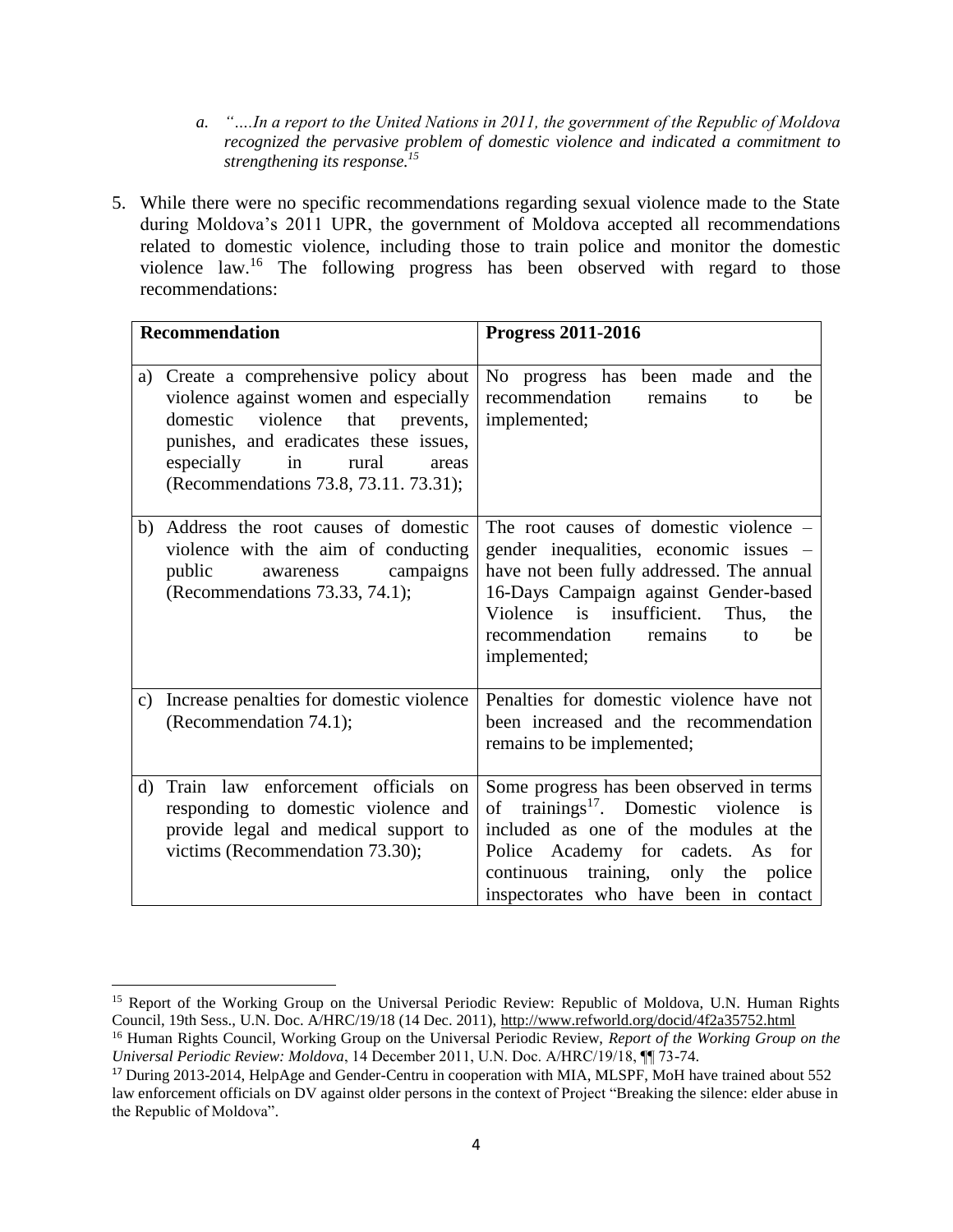|    |                                                                                                                                                                                                                                | with civil society organizations (CSOs)<br>(namely $W18$ ) have received trainings in<br>domestic violence. The recommendation<br>remains to be fully implemented;                                                                                                                                                                                                                           |
|----|--------------------------------------------------------------------------------------------------------------------------------------------------------------------------------------------------------------------------------|----------------------------------------------------------------------------------------------------------------------------------------------------------------------------------------------------------------------------------------------------------------------------------------------------------------------------------------------------------------------------------------------|
| e) | Effectively implement the domestic<br>violence law, increase capacity and<br>coverage of domestic violence shelters<br>effective<br>and<br>police<br>ensure<br>complaints<br>investigations<br>into<br>(Recommendation 73.32); | There is an increase in the number of<br>referrals; for example, in 2014, there were<br>7338 reported cases, out of<br>which<br>approximately $2,200$<br>cases<br>were<br>investigated and over<br>920 received<br>protection orders <sup>19</sup> . As for the issue of<br>domestic violence shelters, no progress has<br>and the recommendation<br>been made<br>remains to be implemented; |
| f  | Improve and expand rehabilitation<br>centers for domestic violence victims,<br>especially<br>in<br>rural<br>areas<br>(Recommendation 73.34);                                                                                   | No additional rehabilitation centers for<br>domestic<br>violence<br>created<br>were<br>$\alpha$<br>improved and the recommendation remains<br>to be implemented;                                                                                                                                                                                                                             |
| g) | Create a plan of action on domestic<br>violence to monitor the effectiveness of<br>the domestic violence law and provide<br>adequate funding for its implementation<br>(Recommendation 75.28).                                 | A draft law to harmonize national<br>legislation with the provisions of the<br>Istanbul Convention was developed with<br>the support of civil society in 2013.<br>Nevertheless it is still in consultation<br>process at the government level, as there is<br>weak political will to promote it. The<br>recommendation remains<br>be<br>fully<br>to<br>implemented.                          |

- 6. More broadly, several notable steps have been taken to combat gender-based violence, which are noted here:
	- In 2013, the government created a working group comprised of civil society organizations and government representatives to work on the draft law harmonizing the current national legal framework with the Istanbul Convention.
	- As of 2012, a number of documents outlined in the legal framework were produced (see para.14 below).
	- As of 2014, the government began funding for the 16 Days of Activism campaign for the first time.
	- The public entities: 5 maternal centers, the Center of Protection and Assistance for Victims of Trafficking in Human Beings and Potential Victims , the "Parent-Child Couple" Centre and Center

 $\overline{\phantom{a}}$ <sup>18</sup> During 2012-2015, Women's Law Center has trained over 1000 police officers from all over Moldova, as part of a Project funded by the US Department of State, UNFPA and IOM.

<sup>19</sup> Official statistics of the Ministry of Interior, November 2014.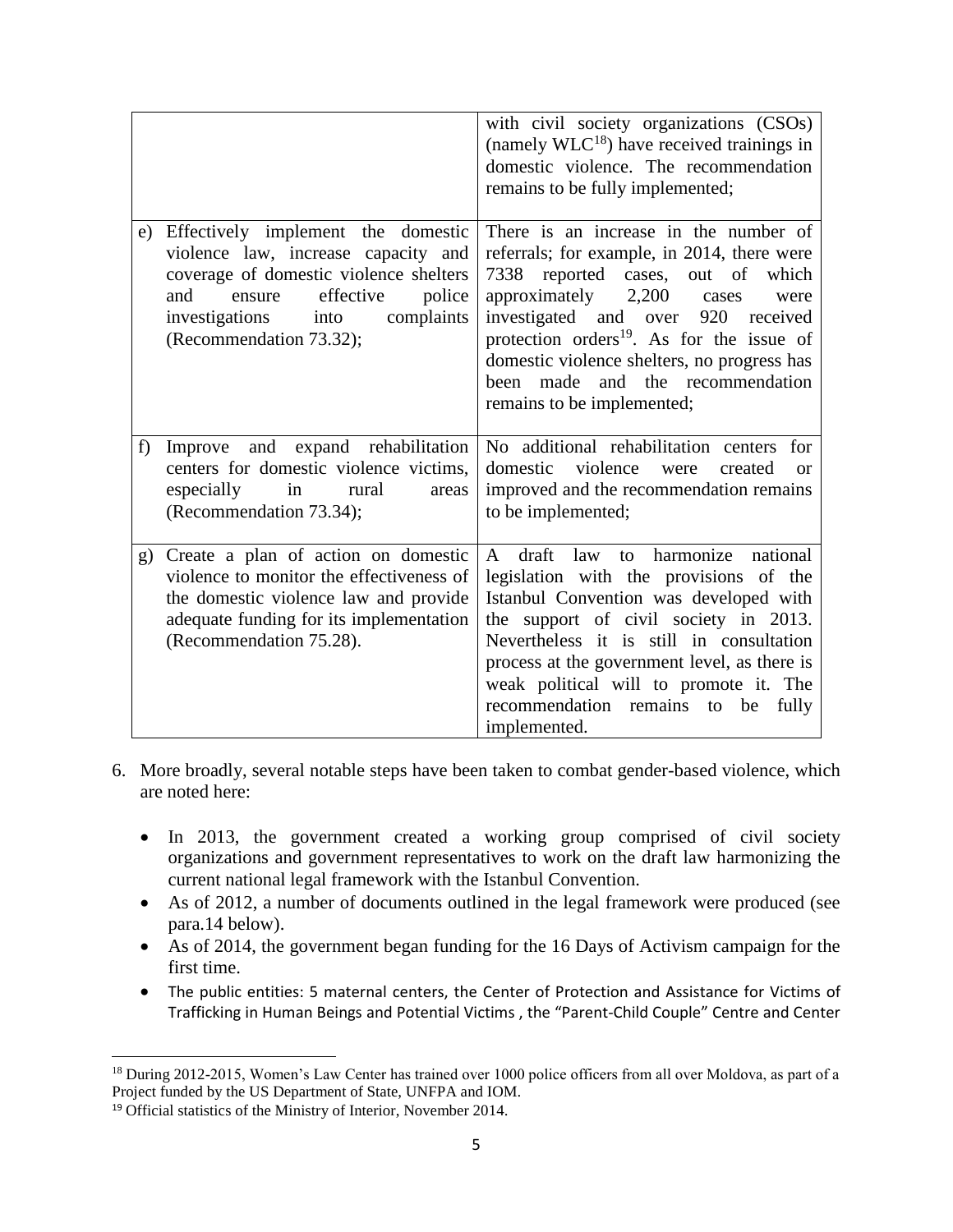of Family Crisis, Sotis and the only Assistance and Counseling Center for Family Perpetrators continue to be financed by the government<sup>20</sup>.

7. Ongoing concerns with regard to the government's response to domestic violence have been highlighted during Moldova's 2013 CEDAW review, which are presented below as supplemental information for this review. Namely, they are: (a) the inconsistent application of laws aimed at combating domestic violence; (b) the failure to take note of lower-level injuries; (c) the fact that it takes repeated instances of domestic violence to trigger an investigation; (d) the ineffectiveness of protection orders against alleged aggressors; and (e) the low rate of reporting cases of sexual violence, including rape, and ineffective investigation and prosecution in reported cases. 21

| <b>CEDAW Recommendation</b>                                                                                                                                                                                        | <b>Progress 2013-2016</b>                                                                                                                                                    |
|--------------------------------------------------------------------------------------------------------------------------------------------------------------------------------------------------------------------|------------------------------------------------------------------------------------------------------------------------------------------------------------------------------|
| Ensure legal aid is available to all<br>a)<br>victims of violence;                                                                                                                                                 | No progress has been made and the<br>recommendation<br>remains<br>be<br>to<br>implemented;                                                                                   |
| b)<br>Encourage<br>report<br>to<br>women<br>domestic violence and sexual violence by<br>raising awareness about their criminal<br>nature;                                                                          | Some awareness campaigns have been<br>conducted by CSOs but no one supported<br>The<br>the<br>budget.<br>from<br>state<br>recommendation should remain to be<br>implemented; |
| all investigations into<br>$\mathbf{c}$ )<br>Ensure<br>sexual violence are carried out according<br>international standards, including<br>to<br>existing guidelines<br>amending<br><sub>on</sub><br>investigation. | No progress has been made and<br>the<br>recommendation<br>remains<br>be<br>to<br>implemented.                                                                                |

8. This submission addresses Moldova's compliance with its international human rights obligations, specifically in the context of domestic violence and sexual violence. This summary concludes by making recommendations to the government of Moldova.

#### **II. OVERVIEW OF NATIONAL LEGAL FRAMEWORK ON DOMESTIC VIOLENCE**

9. **Special Laws.** On September 18, 2008, the Law on Preventing and Combating Family Violence (Law 45) entered into force.<sup>22</sup> The Law regulates five forms of domestic violence, including psychological violence. <sup>23</sup> This Law provided a foundation for increasing access to justice and safety for domestic violence victims by introducing the possibility to obtain

<sup>&</sup>lt;sup>20</sup> Oak Foundation, Women Against Violence Europe and Women's Law Center "Capacity Gap Analysis study of the Service Providers working with Women Victims of Domestic Violence in Moldova" (2014), ¶¶ 16-17

<sup>21</sup> Committee on the Elimination of Discrimination against Women, *Concluding observations on the combined fourth and fifth periodic reports of the Republic of Moldova*, 29 October 2013, U.N. Doc. CEDAW/C/MDA/CO/4-5.  $22$  Law on Preventing and Combating Family Violence, Law 45 of 01.03.2007 Official Monitor No. 55-56, 18.03.2008.

<sup>23</sup> Ibid., Article 2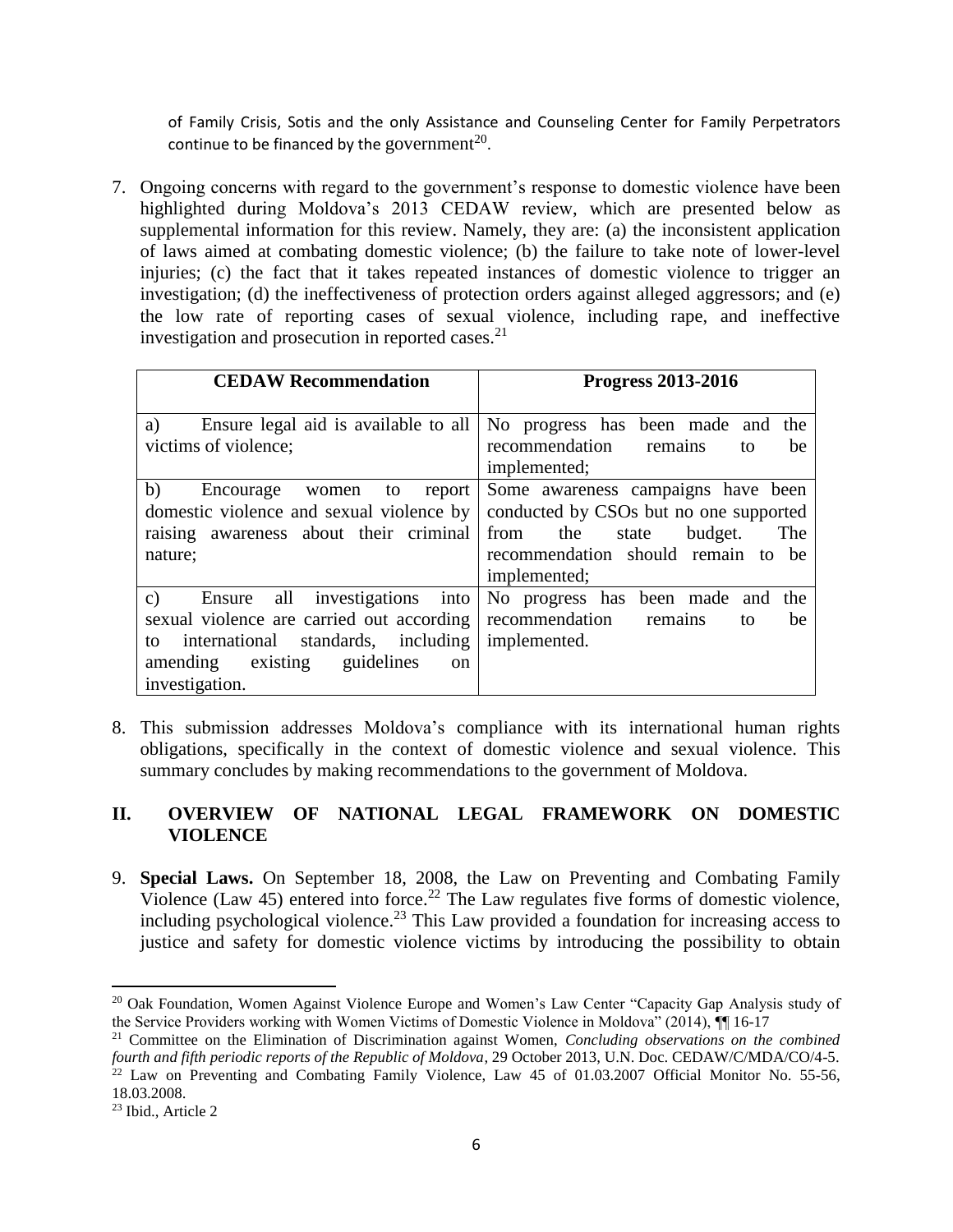protective orders. However, due to the lack of specific directives on requesting, issuing, and extending protective orders, Law 45 was rarely implemented in its early years.<sup>24</sup> In July 2010, the necessary directives for implementation were established in Law  $167<sup>25</sup>$ 

- 10. **Criminal Law.** In 2010, a new Criminal Code provision, Article 201<sup>1</sup>, was adopted, making domestic violence of any level a crime.<sup>26</sup> Article 171 of the Criminal Code includes rape as a crime.<sup>27</sup> Article 172 – violent actions of a sexual character<sup>28</sup>, Article 173 – sexual harassment<sup>29</sup>, Article 174 – sexual intercourse with a person under the age of  $16^{30}$  and Article  $175$  – perverted actions<sup>31</sup>. Article 276 at the Criminal Procedure Code requires a complaint by the victim before prosecution can be imitated for intentional less severe bodily injury<sup>32</sup>, threat of murder or great bodily harm<sup>33</sup> and sexual harassment<sup>34</sup>, nevertheless crimes stipulated in Articles 171, 172, 174 and 175 are not express listed.
- 11. **Contravention Law.** Article 78 Contravention Code refers to "*Deliberate light bodily injury.*" Police continue to apply this non-criminal provision in domestic violence cases, instead of and despite the availability of Art.  $201<sup>1</sup>$  criminalizing domestic violence.

<sup>&</sup>lt;sup>24</sup> Manole, Discriminatory Ill-treatment of Women in Moldova, sec. 2.2.1.1, The Equal Rights Review, Vol. Six (2011).

<sup>&</sup>lt;sup>25</sup> Law on the Amendment and Supplementing of Certain Legislative Acts, Law 167 of 09.07.2010 The Official Monitor No. 155-158 03.09.2010. The passage of Law 167 took almost two years. Email from Women's Law Center, 27 September 2007, on file with authors.

<sup>&</sup>lt;sup>26</sup> Criminal Code Article 201<sup>1</sup>. Family Violence. (1) "Family violence, meaning deliberate action or inaction, manifested physically or verbally, committed by a family member against another family member, which provoked physical suffering following minor bodily or health injuries, mental suffering or material or moral damage shall be punished with unpaid labor for the benefit of the community from 150 to 180 hours or with up to 2 years imprisonment. (2) The same deed: a) committed against two or more family members; b) which provoked bodily or health injuries of medium gravity; shall be punished with unpaid labor for the benefit of the community from 180 to 240 hours or with up to 5 years imprisonment. (3) The same deed, which: a) has caused grave bodily or health injuries; b) has determined a person to commit suicide or suicide attempt; c) has caused the victim's death; shall be punished with imprisonment from 5-15 years;" Interview with Police, City F, 17 November 2011; Interview with Police, City D, 11 November 2011; Interview with Police, City I, 18 November 2011; Interview with Police, City B, 14 November 2011.

<sup>&</sup>lt;sup>27</sup> Criminal Code, Art. 171. Rape, 1) Rape, i.e. sexual intercourse committed by the physical or mental coercion of the person, or by taking advantage of the victim's incapacity to defend himself/herself or to express his/her will shall be punished by imprisonment for 3 to 5 years. (2) Rape: a) committed by a person who has previously committed rape as set forth in par. (1); b) committed knowingly against a juvenile; b1) committed knowingly against a pregnant woman; c) committed by two or more persons; e) committed for the intentional contamination of the victim with a sexually transmitted disease; f) involving torture of the victim; shall be punished by imprisonment for 5 to 12 years. (3) Rape: a) of a person under the care, custody, protection, education, or treatment of the perpetrator; b) of a juvenile under the age of 14; c) involving deliberate contamination with AIDS; d) that causes by imprudence severe bodily injury or damage to health; e) that causes by imprudence the death of the victim; f) that results in other severe consequences, shall be punished by imprisonment for 10 to 20 years or by life imprisonment.

<sup>28</sup> Ibid, Art. 172

<sup>29</sup> Ibid, Art. 173

<sup>30</sup> Ibid, Art. 174

<sup>31</sup> Ibid, Art. 175

<sup>32</sup> Ibid, Art. 152

<sup>33</sup> Ibid, Art. 155

<sup>34</sup> Ibid, Art. 173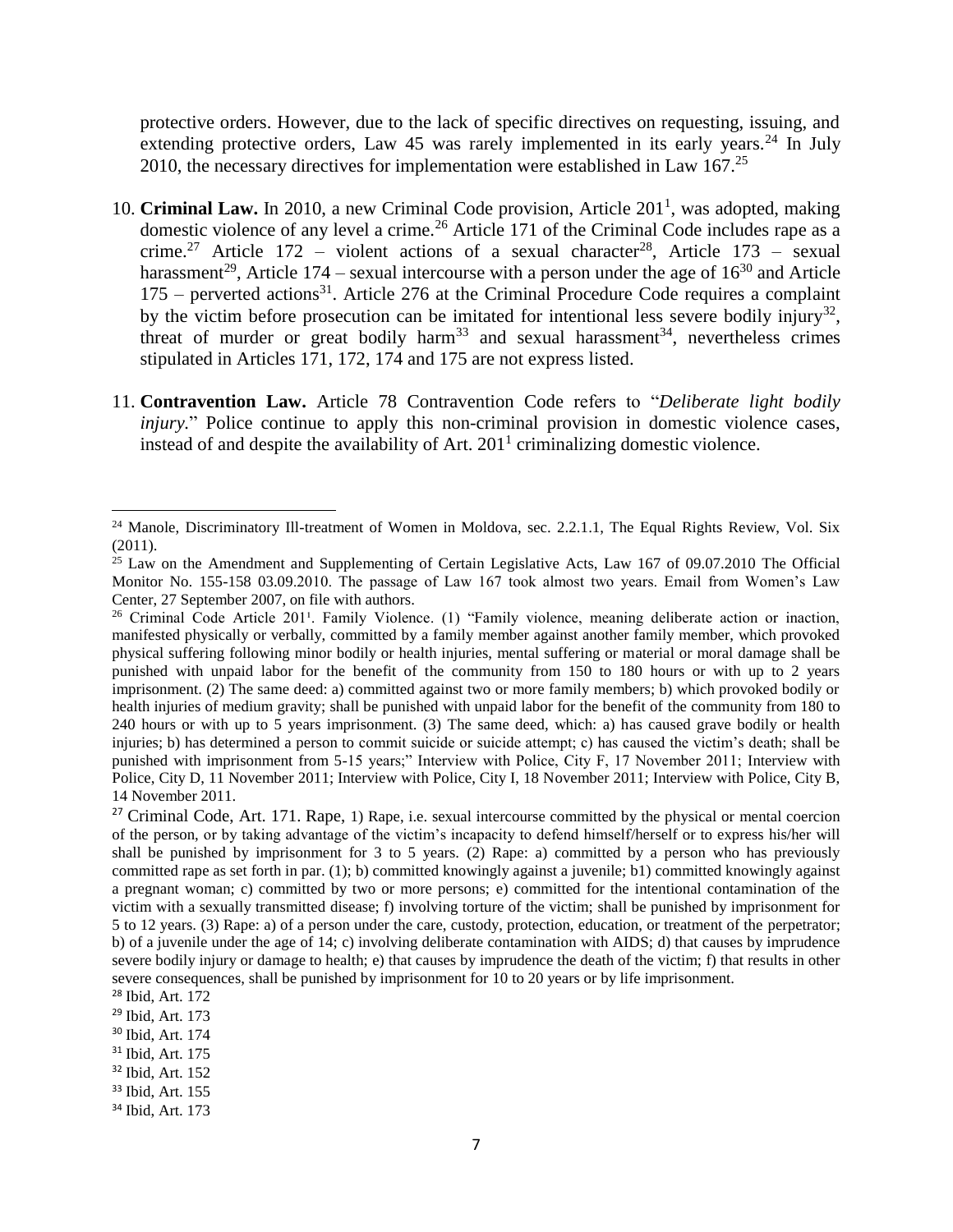12. **Family Law.** In 2010, an amendment to Article 37 of the Family Code on dissolution of marriage by the court was introduced. Pursuant to this law, if one of the spouses does not consent to divorce, the Court may postpone consideration of the case for a period of 6 months to enable reconciliation of spouses. There is an exception for parties to avoid postponement in cases of proven domestic violence.

#### 13. **Other relevant normative framework/national mechanisms**:

- Law No 198 on State-Guaranteed Legal Aid (26.07.2007) provides the right to legal aid in limited circumstances; 35
- Decision of the Plenum of the Supreme Court of Justice No.1 (28.05.2012) provides recommendations for judges on how to examine applications for protection orders;
- Order No.155 of the Ministry of Health (24.02.2012) provides guidelines for medical institutions and workers on intervention in cases of domestic violence;
- Order No. 22 of the Ministry of Labor Social Protection and Family (02.09.2012) provides instructions on actions to be taken by the sections, divisions of social assistance, law enforcement bodies and medical institutions in cases of domestic violence;
- Order No. 105 of the Ministry of Labor Social Protection and Family (02.08.2012) provides instructions for local authorities on how to fulfill their obligations in relation to preventing and fighting domestic violence by establishing cooperation agreements with local social assistance bodies, education institutions and health protection incisions;
- Order No. 275 of the Ministry of Interior (14.08.2012) provides instruction for the police response to prevent and combat cases of domestic violence.

#### **III. COMPLIANCE WITH INTERNATIONAL HUMAN RIGHTS OBLIGATIONS<sup>36</sup>**

14. While Moldova has made progress, challenges still remain. **Law 45 requires urgent reform to eliminate barriers to justice, ensure victim safety, and provide accountability for offenders.** Since 2013, the State has been working on amendments which would harmonize national legislation with provisions of the Istanbul Convention. This has been a lengthy and difficult process. The amendments have not yet reached the Parliament as the Ministry of Justice and Ministry of Finance have not agreed to them. This delay may be due to the lack of political will, low interest in domestic violence issues, or the political instability that has affected Moldova in the last years. In addition, the ECHR case of *Eremia and Others v. The Republic of Moldova*, <sup>37</sup> demonstrates other challenges that remain. This case has been

l

<sup>35</sup> Law on State-Guaranteed Legal Aid, Law 198 of 26.07.2007, Article 19 stipulates the right to qualified legal aid for the state-guaranteed legal aid to be provided during criminal process, in emergency cases, in cases of apprehension, in cases provided by Article 69 of Criminal Procedure Code and in cases provided by Article 77 of the Civil Procedure Code.

<sup>&</sup>lt;sup>36</sup> Moldova has ratified CEDAW (1994), ICCPR (1993), and CAT (1995), thus subjecting itself to periodic reporting and reviews by the respective treaty bodies. Moldova has also ratified the OP-CEDAW (2006) and OP1-ICCPR (2008), providing an additional means of accountability via the complaint mechanism. Moldova has neither signed nor ratified the Convention on preventing and combating violence against women and domestic violence (Istanbul Convention). Moldova has ratified the ECHR, thus subjecting itself to the jurisdiction of the ECtHR.

<sup>37</sup> *Eremia and Others v. Moldova*, No. 3564/11, ECHR (2013). The court found that the domestic violence investigation was not effective, the state failed to take proactive measures in enforcement, and the State "repeatedly condoned" such violence.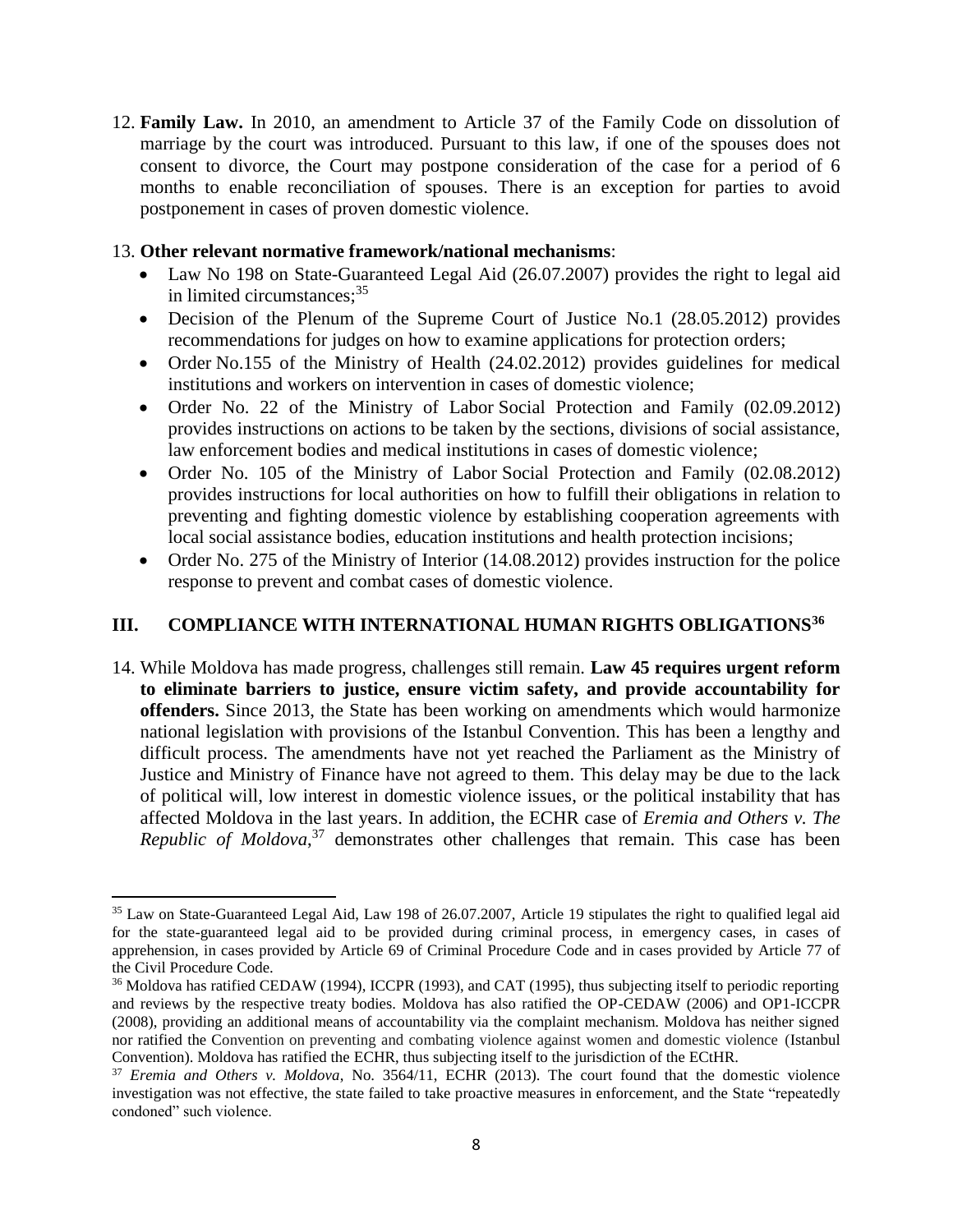highlighted by the Council of Europe's Committee of Ministers as needing enhanced supervision and follow-up in 2014 and 2015.

- 15. In 2014, there was an increase of cases pursued based on Article 201<sup>1</sup>.<sup>38</sup> However, **application of the Criminal Code provisions by police in cases of violence against women, namely domestic and sexual violence, remains inefficient.** Police often continue to be **insensitive to victims and dismiss acts of violence that result in low-level injuries.**<sup>39</sup> Contrary to the criminal law, police often require repeated incidences of violence before they will apply Article  $201<sup>1</sup>$ , the criminal law that addresses all forms of domestic violence irrespective of the degree of injury.<sup>40</sup> Even when they do use Article  $201<sup>1</sup>$ , penalties remain weak. Aggressors are often sanctioned only with a fine, to the distress of the victim and family.<sup>41</sup> In fact, the fear of a financial penalty – which would penalize the household as a whole – causes victims to refrain from seeking help.<sup>42</sup>
- 16. **Police also fail to investigate cases of sexual violence and do not believe victims of sexual violence. In addition, many domestic violence crimes continue not to be investigated or pursued.**<sup>43</sup> There is a lack of harmonization within the Criminal Procedure Code concerning the initiation of complaints in sexual violence cases. Article 276 of the Criminal Procedure Code requires a victim complaint to initiate criminal prosecution of rape; yet, the provision listing crimes for which a victim complaint is required does not include rape. It does, however, include several other offenses that may involve sexual violence, such as intentional less severe bodily injury, threat of murder or great bodily harm and sexual harassment, thus creating confusion over the initiation of cases.
- 17. **There is a lack of clear directions or established protocol for investigating sexual violence crimes. Sexual offences are investigated based on outdated instructions, which do not comply with international best practice standards**. There is no clear working methodology for police to respond to sexual violence cases. For example, the police do not take into account the condition of the victim. In fact, the ECHR found in the case *I.P. v. Republic of Moldova (2015)* that the State failed in its positive obligations to effectively investigate and punish all forms of rape and sexual abuse.<sup>44</sup> Lastly, if and when the criminal procedure is initiated, victims of sexual violence often face pressure from the aggressor and his/her relatives to withdraw the complaint.
- 18. In addition to these procedural barriers, victims of sexual violence are often subject to multiple vulnerabilities, given the absence of appropriate systems, the lengthy time it takes to

 $\overline{a}$ 

<sup>38</sup> As per official statistics of the Ministry of Interior, from November 2014, out of 7,338 reported cases, 2,270 criminal investigations were opened using Article 201 1 . In comparison, 721 cases were investigated under Art. 78 of the Contravention Code.

<sup>39</sup> The Advocates for Human Rights, *Implementation of Moldovan legislation on Domestic Violence: A Human Rights Report* (2012), ¶ 3.

 $40$  Ibid.

 $41$  Ibid

<sup>42</sup> International Center "La Strada", *Trust Line for Women* Activity Report (2012), p. 11.

<sup>43</sup> The Advocates for Human Rights, *Implementation of Moldovan legislation on Domestic Violence: A Human Rights Report* (2012), ¶ 3.

<sup>44</sup> *I.P. v. Republic of Moldova*, No. 33708/12, ECHR, (2015).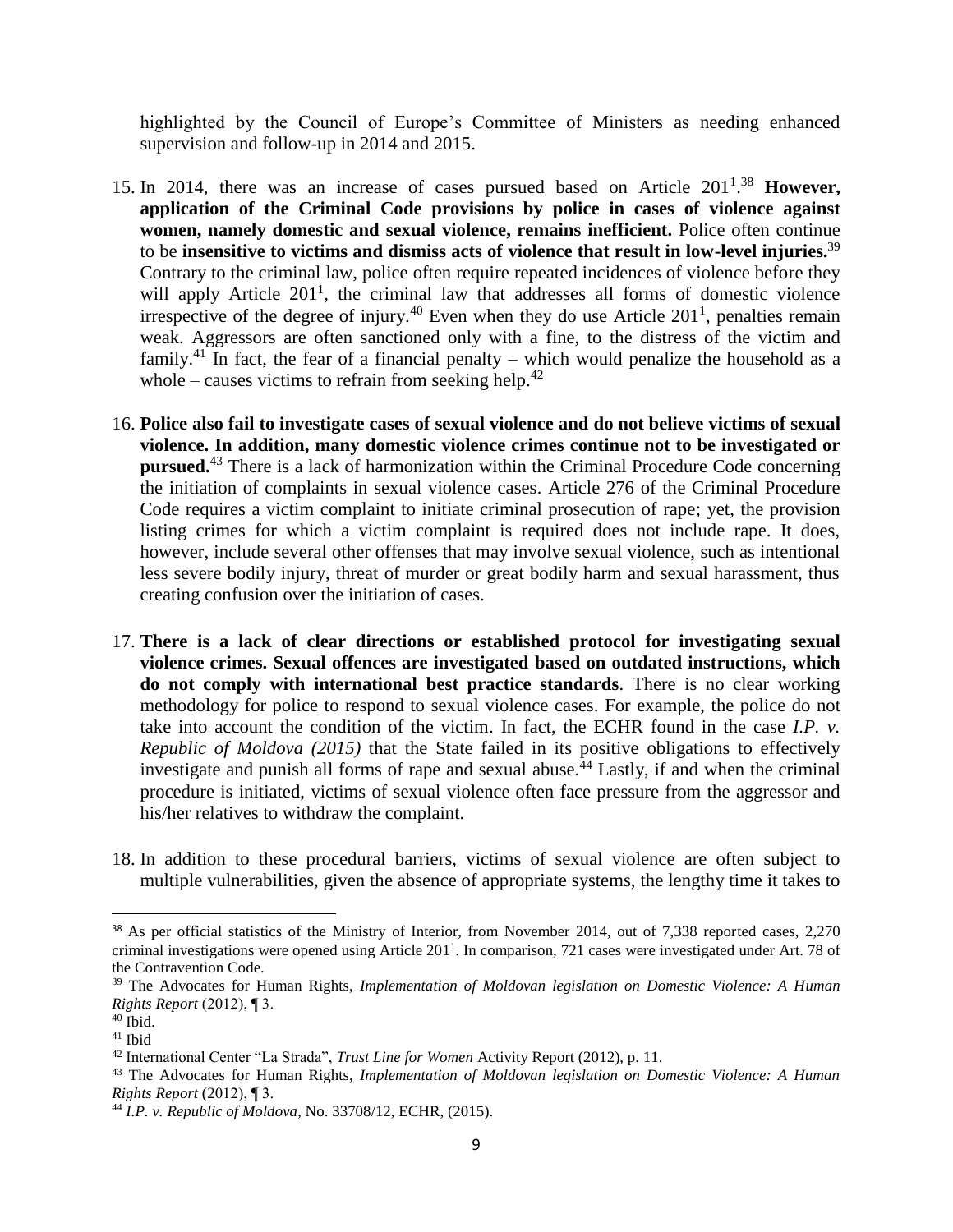collect evidence, other unnecessary legal delays, the pressure and manipulation by aggressors. Without adequate support, victims withdraw their complaints and refuse to continue the criminal investigation. 45

- 19. **Prosecutors are reluctant to effectively apply Criminal Code provisions in and pursue violence against women cases.** Like police, prosecutors have been slow to apply Article  $201<sup>1</sup>$  of the Criminal Code to cases of low-level injuries.<sup>46</sup> They exhibit attitudes that blame victims or minimize criminal behavior, resulting in fewer prosecutions. <sup>47</sup> Statistics from the Ministry of Interior indicate that less than 15 percent of the total number of complaints of criminal domestic violence in the first six months of 2012 resulted in the initiation of criminal procedures.<sup>48</sup> Prosecutors frequently refuse to pursue cases or they withdraw cases when victims do not want to testify, even in the most severe cases.<sup>49</sup> As concerns prosecution of **cases of sexual violence**, the prosecutors, as the police, often doubt the statements of the victims of sexual violence. $50$
- 20. **The State-Guaranteed Legal Aid Law is ineffective in assisting domestic violence victims.** When domestic violence victims seek a civil protection order, they do not benefit from qualified legal aid stipulated in Law  $198/2007^{51}$  because they do not meet the stringent criteria set out in Article 19. Victims must then seek out the assistance of specialized nongovernmental organizations or a private lawyer for representation. In most cases of domestic violence, victims are extremely vulnerable, lack money, means of transportation, and have limited flexibility in their schedules. As a result, it is almost impossible for them to identify and reach a non-governmental organization (which is often only located in Chisinau or in some district capitals); in the absence of these options, they must hire and pay for a lawyer. As a result, victims give up on asking for protective measures or, even when they do apply, they do so at a very late stage.<sup>52</sup>
- 21. **Dangerous settlement practices**. Both prosecutors and judges use dangerous "settlement" techniques when determining a victim's willingness to reconcile under Criminal Code Article  $276(5)$ .<sup>53</sup> The law is inconsistent with the requirements of the Istanbul Convention and CEDAW. For example, in cases of sexual violence, Article 276 states that even if the victim

<sup>45</sup> International Center "La Strada" *Ensuring access of victims of sexual violence to adequate legal and social protection*, Research, 2015, ¶ 118

<sup>46</sup> The Advocates for Human Rights, *Implementation of Moldovan legislation on Domestic Violence: A Human Rights Report* (2012), ¶ 3.

<sup>47</sup> Ibid.

<sup>48</sup> Official statistics of the Ministry of Interior, November 2014.

<sup>49</sup> The Advocates for Human Rights, *Implementation of Moldovan legislation on Domestic Violence: A Human Rights Report* (2012), ¶ 3.

<sup>50</sup> International Center "La Strada", *Ensuring access of victims of sexual violence to adequate legal and social protection* (2015), ¶ 29.

<sup>&</sup>lt;sup>51</sup> Law No 198 of 26.07.2007 on State-Guaranteed Legal Aid

 $52$  This cannot be substantiated with reports, however this was noted by Promo-LEX during their experience with beneficiaries.

<sup>53</sup> The Advocates for Human Rights, *Implementation of Moldovan legislation on Domestic Violence: A Human Rights Report* (2012), ¶ 3.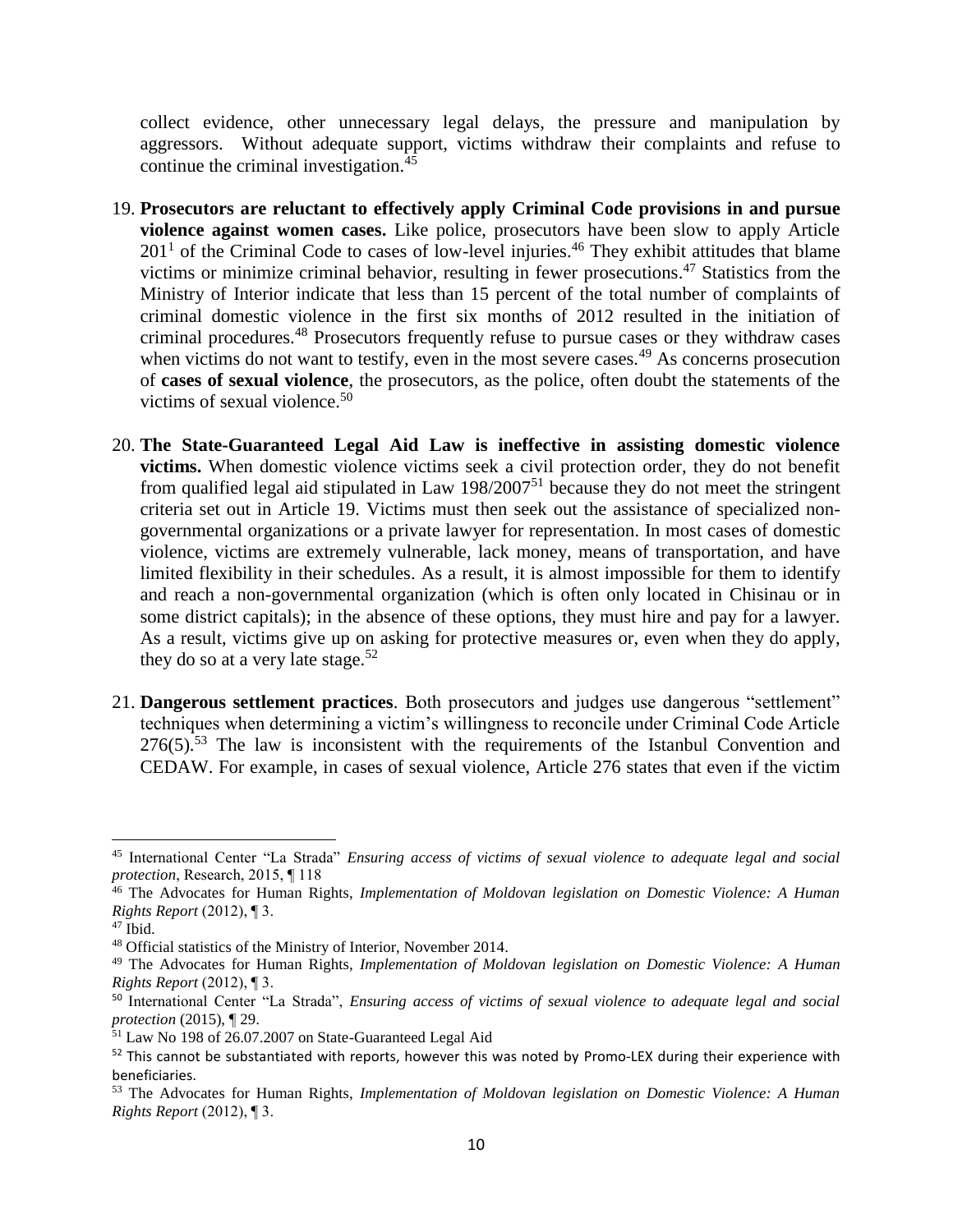makes a complaint and prosecution commences, the prosecution will terminate if the victim and aggressor reconcile.<sup>54</sup>

- 22. **Reluctance to issue protective orders**. Protective orders are issued in Moldova by judges at the recommendation of the police. Although there has been an increase in the number of protective orders issued since 2011,<sup>55</sup> issuance of protective orders decreased in the first ten months of 2015; this trend may be due to the lack of commitment by the new Minister and reduced capacity building for the police.<sup>56</sup> Victims in shelters or in the process of divorce are often denied protective orders by judges, who mistakenly think protection is not necessary.<sup>57</sup> Judges frequently do not issue protective orders within the required 24-hour time frame.<sup>58</sup> Furthermore, judges do not specify distances and locations in the protective measures issued, rendering victims less secure and enabling aggressors to test the limits of the order.<sup>59</sup> Finally, the immediacy and effectiveness of a protective order is undermined by judges who do not promptly communicate to all parties that the order has been issued.<sup>60</sup> Moreover, there is no mechanism for emergency protective orders under Moldovan law.
- 23. **Reluctance to remove the aggressor from the home** by the authorities. Even when the distances are specified in the protective orders, the relevant authorities are not undertaking sufficient efforts to remove aggressors from victims' accommodation where the victims often reside with their children. In *B. v. The Republic of Moldova*, the European Court on Human Rights found the state failed to take proactive measures to protect a mother who was a victim of domestic violence.<sup>61</sup> She requested that the court evict her ex-husband on a temporary basis and not determine the property issues.<sup>62</sup> The couple had already divorced, but the courts refused to evict him from the shared apartment despite the abuse that had been repeatedly reported to the police.<sup>63</sup> The ECHR found that Moldova had violated her right to prohibition of torture or inhumane or degrading treatment, as well as her right to respect for private and family life.<sup>64</sup>
- 24. **Lack of effective sanctioning for aggressors and inconsistent application of the laws in cases of protective order violations.** Under Moldovan law, a first time violation of a

<sup>54</sup> International Center "La Strada", *Ensuring access of victims of sexual violence to adequate legal and social protection* (2015), ¶ 35.

 $55$  Official statistics of the Ministry of Interior, November 2014, stating that in 2014, 920 protective orders had been issued compared to 448 in 2013 and 23 in 2011. The increase is most likely due to personal commitment of the Minster of Interior at that time and specialized capacity building activities by WLC jointly with Ministry of Interior and Police Academy during 2012-2015 or other projects conducted in partnership with the Ministry of Interior and example being the Project "Breaking the silence: elder abuse in the Republic of Moldova" implemented by HelpAge and Gender-Centru in cooperation with MIA, MLSPF, MoH (2013-2014).

<sup>&</sup>lt;sup>56</sup> Official statistics of the Ministry of Interior, November 2014 stating a decrease of to 701 protective orders in the first 10 months of 2015 compared to the 920 in 2014.

<sup>57</sup> The Advocates for Human Rights, *Implementation of Moldovan legislation on Domestic Violence: A Human Rights Report* (2012), ¶ 3.

 $58$  Ibid.

<sup>59</sup> Ibid

 $60$  Ibid.

<sup>61</sup> *B. v. Republic of Moldova*, No. 61382/09, ECHR (2013), ¶ 75.

 $62$  Ibid., ¶ 17.

<sup>63</sup> Ibid., ¶¶ 7, 8, 14.

<sup>64</sup> Ibid., ¶¶ 61, 75.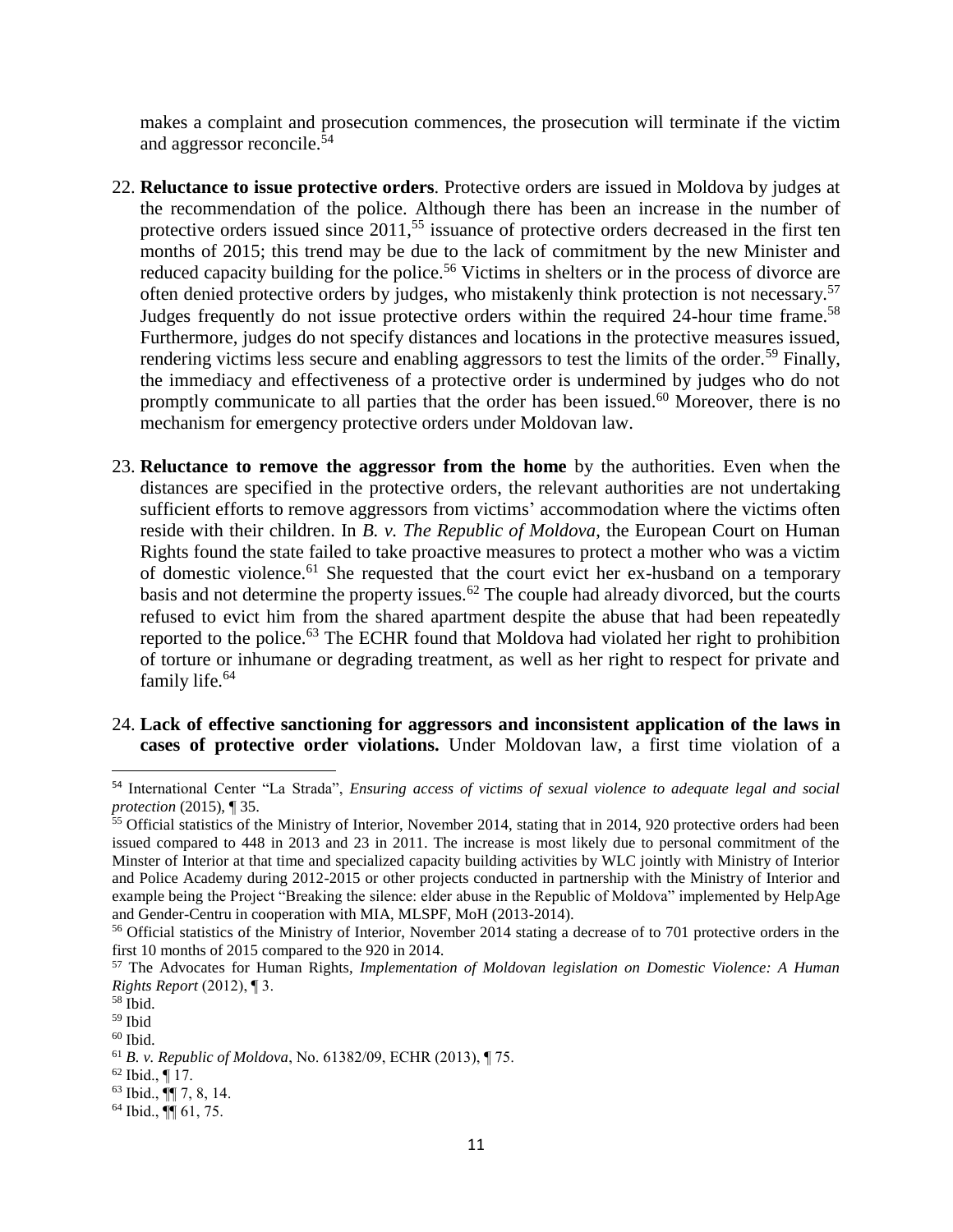protective order results in administrative sanctions such as a fine.<sup>65</sup> Criminal liability is not triggered until the offenders violate the protective order a second time.<sup>66</sup> Because Law  $45$ limits criminalization of violations of protective orders to only those that occur subsequent to a first offense,<sup>67</sup> victims are exposed to substantial risk of future harm when aggressors are not held accountable for their first offense. This failure has been the basis for two cases before the ECHR in which the court issued judgments against the government of Moldova. In the case *Mudric v. The Republic of Moldova*, <sup>68</sup> the ECHR found that the Moldovan court failed to enforce the protection orders and also did not conduct effective investigations. Similarly, in the case *T.M. and C.M. v. The Republic of Moldova*<sup>69</sup> the ECHR again found that the state failed to enforce protection orders, because it denied a permanent restraining order and did not evict the ex-husband after he violated a temporary restraining order.

- 25. The authority to determine whether a violation occurred and the responsibility to conduct administrative offence proceedings belongs to bailiffs.<sup>70</sup> In cases of violations of protective measures, bailiffs often refuse to initiate those proceedings when requested by the police, because the procedure fails to stipulate execution of the protective order. This creates problems for further offender accountability as described in the next paragraph.
- 26. **Because authorities fail to process administrative sanctions for first-time violations, it creates a barrier to criminal prosecutions of later, repeat violations of protective measures.** In order to bring a criminal prosecution for a repeat violation, authorities must show an administrative judgment for the first violation has been issued.<sup>71</sup> The problem is exacerbated by lengthy delays in the administrative courts because there are no stipulated deadlines for processing administrative cases. As a result, criminal prosecutions for repeat violations are blocked from proceeding further until the administrative sanctions are processed.
- 27. **Lack of safe housing and services for victims of domestic violence.** Law 45 does not provide for a dedicated source of funding for shelters and victim services.<sup>72</sup> Nevertheless, vital services continue to be provided by NGOs with donor funding, without state funding, such as hot-line, legal counseling center and the only NGO-run national shelter "Association Against Domestic Violence-Casa Marioarei" dedicated exclusively to domestic violence victims, with a limited capacity of 21 places.<sup>73</sup>. There are few shelters in Moldova<sup>74</sup> and even

<sup>65</sup> Contravention Code, Article 318., Failure to execute a court sentence, decision or ruling

<sup>66</sup> Criminal Code, Article 320., Deliberate Non-Execution of a Court Decision "If an aggressor violates a protective order after a contraventive or administrative sanction has been imposed, the second violation becomes a crime punishable by up to 2 years in prison"

 $67$  Law 45, Article 17, Sanctions, states that violations of protective orders are to be handled under "applicable" legislation' referring to Article 318 of the Contravention Code, which sanctions non-execution of court orders with a fine.

<sup>68</sup> *Mudric v. The Republic of Moldova*, No. 74839/10, ECHR (2013), ¶ 62.

<sup>69</sup> *T.M. and C.M. v. The Republic of Moldova*, No. 26608/11, ECHR (2014).

<sup>70</sup> Contravention Code, Article 421 Enforcement Department.

<sup>71</sup> Promo-LEX, *Analytical Note: The Uneven Application of the Legislation in Cases of Restraining Order Violation (2015)* 

<sup>72</sup> The Advocates for Human Rights, *Implementation of Moldovan legislation on Domestic Violence: A Human Rights Report* (2012), ¶ 2.

<sup>73</sup> Women Against Violence Europe, *Country Report 2013*, ¶148.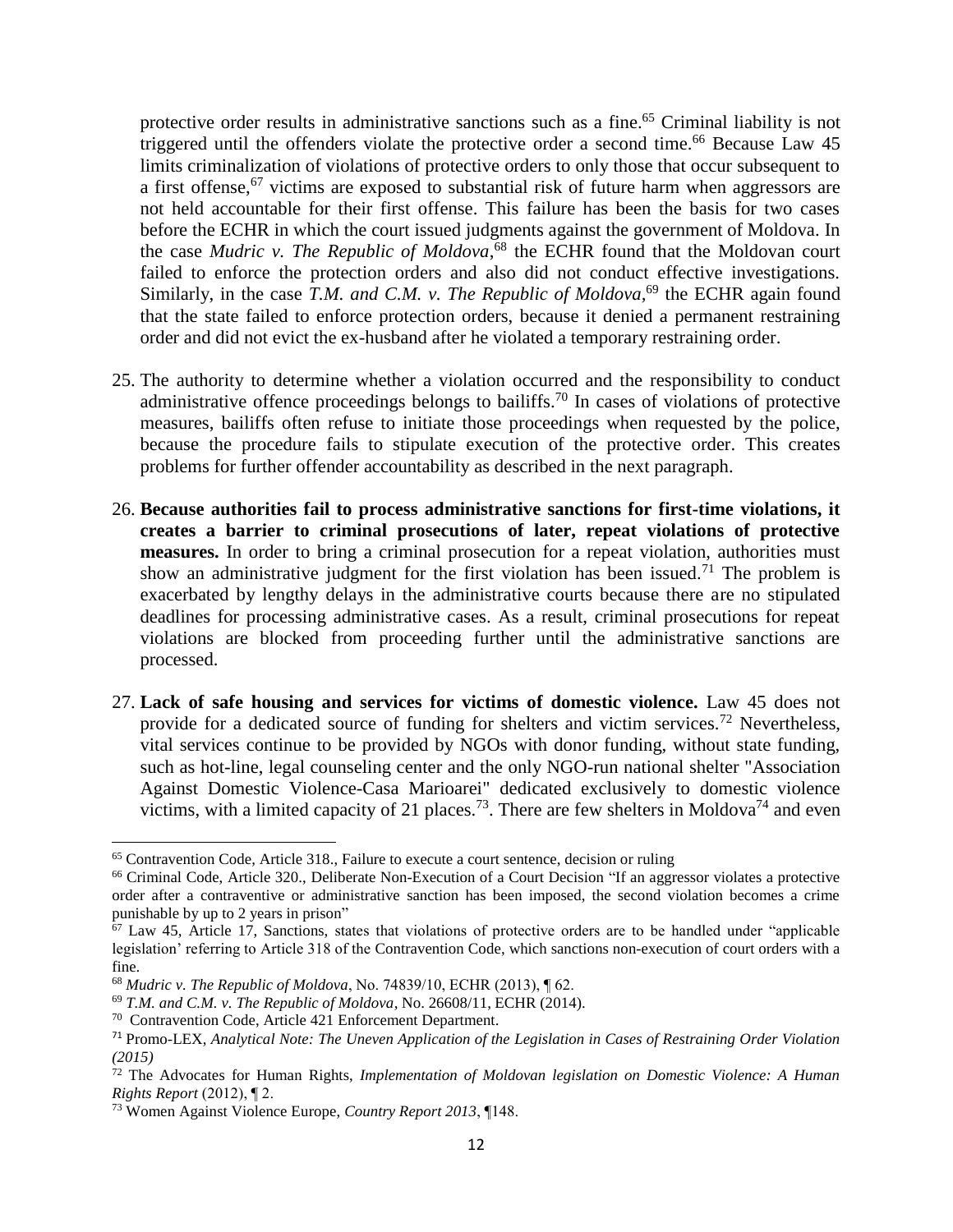when protective orders are issued, the relevant authorities are not making sufficient efforts to provide alternative accommodation for the victims of domestic violence. The NGOs and public entities which provide crucial services to victims struggle to raise sufficient funds from inadequate governmental support and private donations.<sup>75</sup> Services for victims remain seriously underdeveloped and under-funded.<sup>76</sup> Eight public entities - five maternal centers and three centers - in Moldova assist mothers with very young children who have no place to live, but who are not necessarily domestic violence victims; thus services for those victims vary. Two of the three public supported centers (apart the center providing support to victims of trafficking) accommodate 36 women, and coupled with the maternal centers, the total capacity is 106 beds for the entire country.<sup>77</sup> Only 181 victims of violence benefit from shelter places with at least 175 places still missing. In total, Moldova needs to provide 356 more shelter spaces to comply with the Council of Europe Taskforce Recommendations.<sup>78</sup> There is also a lack of any specialized services for victims of sexual violence.

- 28. **Reporting domestic violence without victim consent.** Law 45 requires health professionals to report all cases of domestic violence to police.<sup>79</sup> Social service professionals often report violence without victim permission, as well. Notification provisions and policies that ignore victims' own choices may expose victims to further harm from violent aggressors and deter women from seeking medical or social assistance before they are ready to seek a legal remedy.
- 29. **Sexual violence is one of the least recognized and reported forms of violence against women in Moldova**. The majority of cases of sexual violence are not reported to the authorities. Sexual violence in the domestic or family context is not even reported as such, as sexual intercourse is perceived as the duty of the wife, as confirmed by a 2015 survey. There are several factors that contribute to this problem: (i) stereotypical social norms, where masculinity is associated with domination and aggressiveness, and femininity with submissiveness; (ii) victim-blaming; and (iii) fear of reporting such cases to avoid blame and marginalization. 80
- 30. **Evidentiary barriers preclude victims from presenting critical psychological documentation that would facilitate their successful application for protective orders**. While psychiatric institutions provide reports that courts accept as evidence, these reports focus primarily on the psychiatric aspects of domestic violence. Reports by psychologists,

<sup>74</sup> Ibid.

 $75$  Ibid.

<sup>76</sup> Ibid; Oak Foundation, Women Against Violence Europe and Women's Law Center "Capacity Gap Analysis study of the Service Providers working with Women Victims of Domestic Violence in Moldova" (2014), ¶¶ 16-17,

<sup>77</sup> Ibid. ¶ 149; The Advocates for Human Rights, et.al, *Implementation of the Republic of Moldova's Domestic Violence Legislation: A Human Rights Report* (2012), ¶ 41; Oak Foundation, Women Against Violence Europe and Women's Law Center "Capacity Gap Analysis study of the Service Providers working with Women Victims of Domestic Violence in Moldova" (2014), ¶¶ 16-17,

<sup>78</sup> Women Against Violence Europe, *Country Report 2013*, 32. The Council of Europe Convention on preventing and combating violence against women and domestic violence explanatory report Article 23 (Shelters) stipulated the need of 1 shelter place per 10,000 inhabitants.

<sup>79</sup> Law 45, Article 8(5)b. The role of central and local public administration authorities.

<sup>80</sup> International Center "La Strada" *Ensuring Access of Victims of sexual violence to adequate legal and social protection* Research, 2015.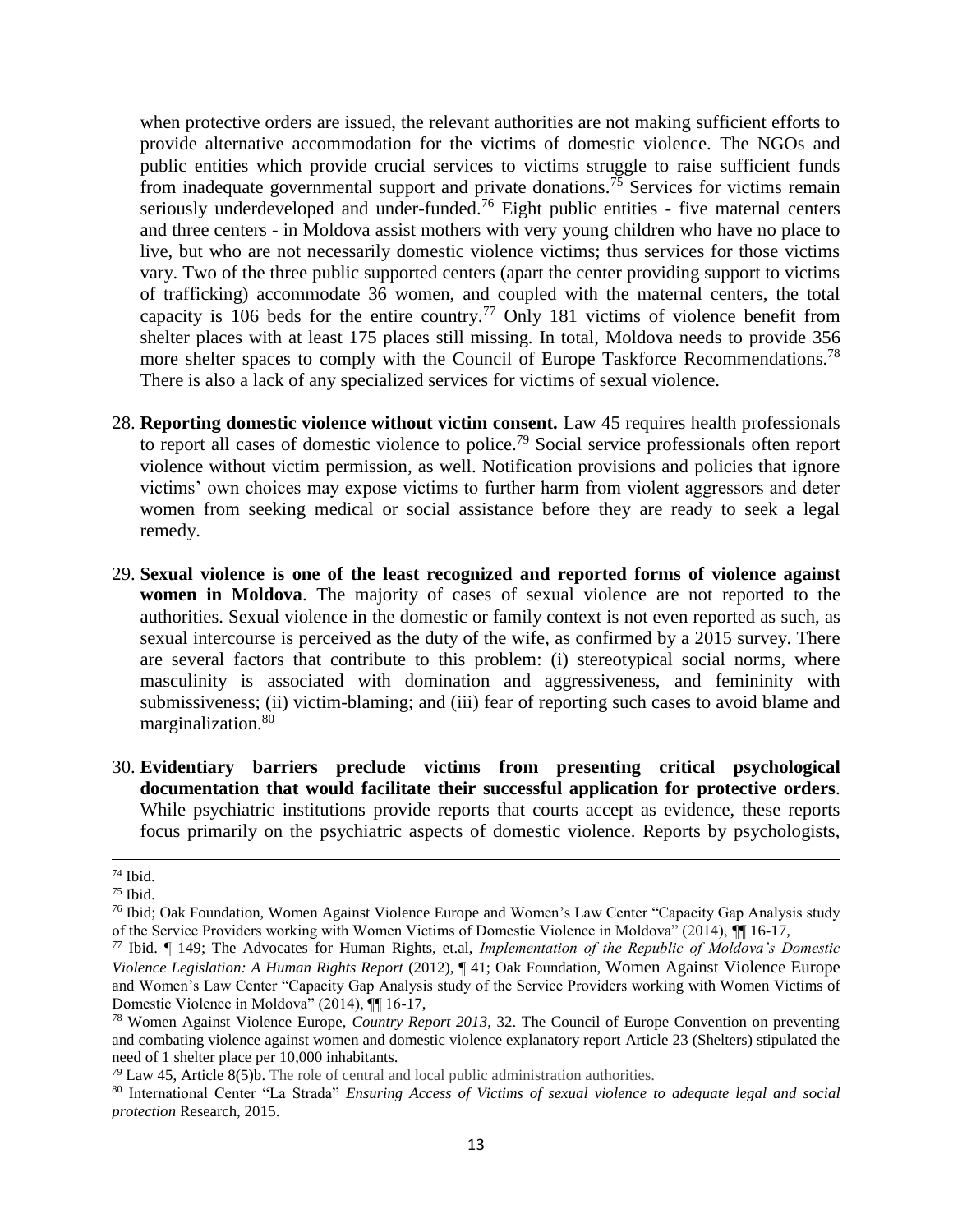who actually provide direct services to victims, however, are not accepted as direct evidence by the courts for purposes of issuing a protective order. Furthermore, psychologists are not recognized as accredited judicial experts.<sup>81</sup> Thus, courts are excluding critical information from psychological direct service providers that could support a woman's application.

31. **Data collection and reporting of sexual violence.** While the Ministry of Interior has developed an appropriate mechanism of collection and reporting per crime, there is a high discrepancy between the numbers reported by the police and the numbers reported by the Ministry of Labor, Family and Social Affairs. For example, the police reported 7338 cases of domestic violence in 2014<sup>82</sup>, while the Ministry of Labor, Family and Social Affairs reported approximately  $400 \text{ cases}^{83}$ . The discrepancy should be addressed as the Ministry of Labor, Family and Social Affairs should have access to more data since they continue the follow-up on cases regardless if they are formally registered as police complaints. The Ministry of Health does not provide any data on the number of cases of domestic violence.

### **IV. RECOMMENDATIONS**

As a result, we consider it still necessary to implement recommendations made during Moldova's prior UPR that remain to be implemented, in addition to CEDAW's recommendation. The authors make additional recommendations that reflect the current situation for women victims of violence in Moldova:

- Create a comprehensive policy about violence against women and especially domestic violence that prevents, punishes, and eradicates these issues, especially in rural areas;
- Create a plan of action on domestic violence to monitor the effectiveness of the domestic violence law and provide adequate funding for its implementation;
- Initiate and promote amendments to the Law on Prevention and Fight against Domestic Violence and Criminal Code to increase penalties for domestic violence, and to comply with international standards;
- Initiate and promote amendments to the Law on Prevention and Fight against Domestic Violence and Criminal Code to criminalize every violation of a protective order, ensure their enforcement, and to comply with international standards;
- Develop mechanisms for the monitoring of the effective implementation of the domestic violence law and effective police investigations into complaints;
- Initiate and promote amendments to the national legislation to prohibit mediation in all cases of domestic and sexual violence. National law should prohibit "friendly agreements" that allow for the payment of compensation and other means of reconciliation in cases of sexual violence;

 $\overline{\phantom{a}}$ <sup>81</sup> UNDP, *Feasibility study on the forensic infrastructure in the Republic of Moldova,* 2009/pg.71 http://www.undp.md/publications/Forensics\_Feasibility\_External%20Audit\_Report\_EN.pdf <sup>82</sup> Official statistics of the Ministry of Interior, November 2014.

<sup>83</sup> Ministry of Labor, Family and Social Affairs *Report regarding the national referral system* (2014)